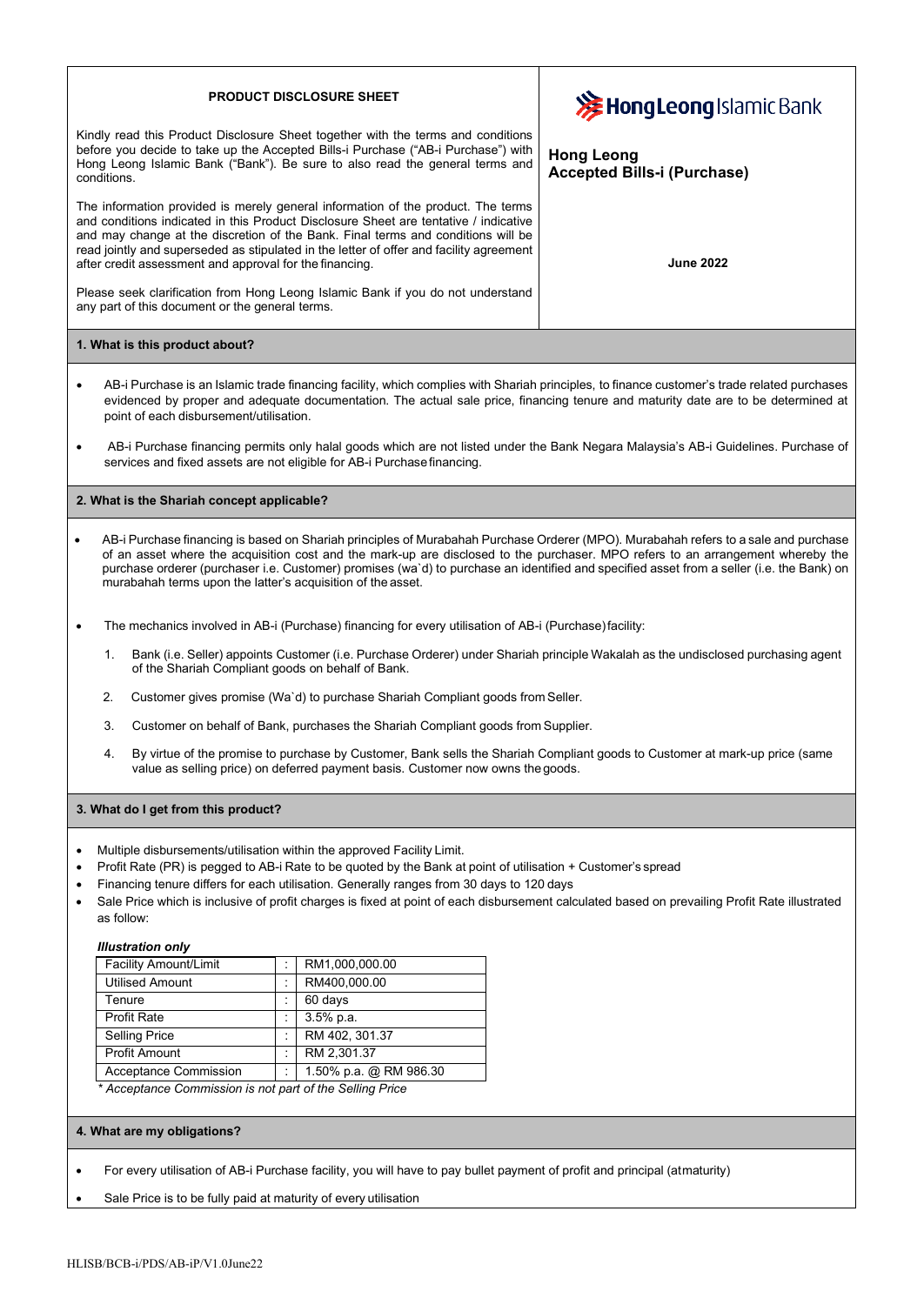| <b>Stamp Duties</b>                   | As per Stamp Duty Act 1949 (revised 1989).                                                                                                                                                                                                              |
|---------------------------------------|---------------------------------------------------------------------------------------------------------------------------------------------------------------------------------------------------------------------------------------------------------|
| <b>Legal and Disbursement</b><br>Fees | Solicitor fee as per the Solicitor's Remuneration Order 2005 including fees for registration of charge, land<br>search, bankruptcy search, related government tax and other tax or levy as per the scale fees charged by<br>the respective authorities. |
| <b>Others</b>                         | URL:<br>Please<br>Trade Services<br>Charges<br>refer<br>- &<br>Fees<br>website<br>at<br>in.<br>our<br>https://www.hlisb.com.my/en/personal-i/help-support/fees-and-charges/trade-service-i.html                                                         |

**Note:** All fees, commissions, charges and other monies payable shall be exclusive of and subject to any Government Tax, where applicable.

#### **6. What if I fail to fulfil my obligations?**

|                                                      | <b>Compensation Charges for (a)</b> For default causing the facility to be terminated or brought to court = 1% p.a. on the outstanding                                                                                                |
|------------------------------------------------------|---------------------------------------------------------------------------------------------------------------------------------------------------------------------------------------------------------------------------------------|
| <b>Late Payment</b>                                  | balance (outstanding principal plus accrued profit);                                                                                                                                                                                  |
|                                                      | For default payment after expiry of facility tenure = BNM Islamic Interbank Money Market ("IIMM")<br>(b)<br>rate on the outstanding balance (outstanding principal plus accrued profit);                                              |
|                                                      | For default payment after court judgement has been obtained against you = IIMM rate on the basic<br>(c)<br>judgment sum.                                                                                                              |
|                                                      | Note:                                                                                                                                                                                                                                 |
|                                                      | Compensation charges shall not be added to the outstanding principal and shall not be more than<br>(i)<br>the outstanding principal                                                                                                   |
|                                                      | (ii) Compensation charges method and rate are subject to changes as may be prescribed by BNM<br>(iii) Compensation charges is computed on a daily basis from the payment due date/maturity<br>date/judgment date                      |
| <b>Right to set-off</b>                              | The Bank may to set-off/deduct any credit balance in your deposit account maintained with the Bank<br>against any outstanding balance subject to issuance of seven (7) days' prior written notice to you.                             |
| <b>Right to commence</b><br>recovery or legal action | • Legal action will be taken if you fail to respond to reminder notices.                                                                                                                                                              |
|                                                      | Your asset may be foreclosed and you will have to bear all costs. In the event the sale proceeds are<br>٠<br>insufficient to settle in full the outstanding amount due and owing, you will be responsible to settle any<br>shortfall. |
|                                                      | The Bank may commence recovery activities (including engaging third-party debt collection<br>$\bullet$<br>agencies), foreclosure and bankruptcy proceedings.                                                                          |
|                                                      | Note: Legal action against you may affect your credit rating leading to credit being more difficult or<br>expensive.                                                                                                                  |

## **7. What if I fully settle the financing before its maturity?**

Unlike other Islamic trade financing facility, early settlement of AB-i Purchase financing is not allowed subject to Bank's terms and conditions

#### **8. Do I need any takaful coverage?**

The following takaful coverage are recommended/required to be taken from the Bank's panel:

- Mortgage Reducing Term Takaful (MRTT) or any equivalent takaful coverage policies to cover the company in the event of death or permanent disability of the customer or key men of the company (if applicable)
- Fire takaful if property is given as security for the financing (compulsory)

## **9. What are the major risks?**

The Customer as purchasing agent is liable against liabilities, losses, cost, damages, fees (including legal fees) and expenses or whatsoever kind or nature which the Bank may sustain or incur by reason of or in consequence of purchasing agent acting or omitting to act in capacity as purchasing agent due to fault, negligence, and breach of terms and conditions.

#### **10. What do I need to do if there are changes to my contact details?**

It is important that you inform us of any changes in your contact details to ensure that all correspondences reach you in a timely manner. To update your correspondence details, please contact us at +603-76268899 or visit any of our branches/ business centres nationwide.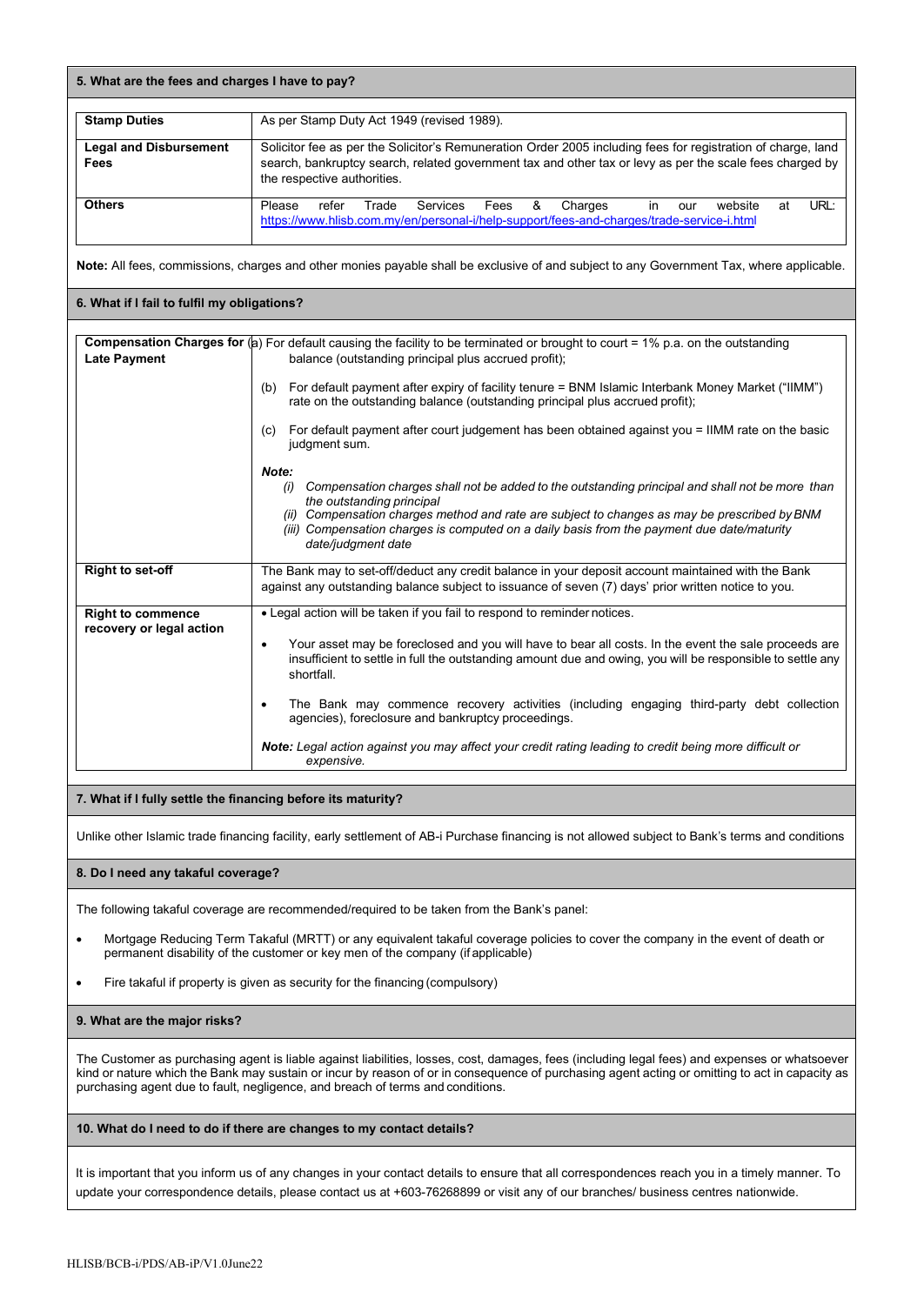#### **11. Where can I get assistance and redress?**

• If you have any queries or difficulties in making payments, you should contact us earliest possible to discuss payment alternatives. You may contact us at:

Hong Leong Islamic Bank Berhad, Commercial and SME Banking

| Address   | : Level 9, Menara Hong Leong, No. 6, Jalan Damanlela, Bukit Damansara, 50490 Kuala Lumpur |
|-----------|-------------------------------------------------------------------------------------------|
| Telephone | : +603-7661 7777                                                                          |
| E-mail    | $\mathsf{sme}\textcircled{a}$ hlbb.hongleong.com.my                                       |
| Website   | www.hlish.com.mv                                                                          |

- Alternatively, you may seek the services of:
	- a) **Khidmat Nasihat Pembiayaan (KNP)**, a service formalized by Bank Negara Malaysia (BNM) in collaboration with Credit Guarantee Corporation Malaysia Berhad (CGC) and Agensi Kaunseling & Pengurusan Kredit (AKPK) via MyKNP@CGC that provides financial advisory and recommendations to Small & Medium Enterprises (SMEs) who were unsuccessful in obtaining business financing from banks. You may contact KNP at:

MyKNP@CGCAdvisory Unit under CGC

| Address   | : CGC Advisory at any CGC branches nationwide.                                              |
|-----------|---------------------------------------------------------------------------------------------|
|           | Please refer to CGC website for the branch location at https://www.cqc.com.my/cqc-branches. |
| Telephone | : 03- 7880 0088                                                                             |
| E-Mail    | myknp@cqc.com.my                                                                            |
| Website   | http://imsme.com.my/portal/myknp-cqc-en                                                     |

**Agensi Kaunseling dan Pengurusan Kredit (AKPK),** an agency established by Bank Negara as a one-stop platform for both individuals and SMEs seeking financing restructuring services as well as financial education and credit advisory. You may contact AKPK at:

Agensi Kaunseling dan Pengurusan Kredit (AKPK)

| Address   | : Tingkat 5 & 6, Menara Bumiputra Commerce, Jalan Raja Laut 50350 Kuala Lumpur, Federal Territory |
|-----------|---------------------------------------------------------------------------------------------------|
| Telephone | : 1-800-88-2575                                                                                   |
| E-mail    | enguiry@akpk.org.my                                                                               |

If you wish to complaint on the products or services provided by us, you may contact us at:

| Customer Advocacy |                                                                                                   |
|-------------------|---------------------------------------------------------------------------------------------------|
| Address           | : Level 13A Floor, Menara Hong Leong, No. 6, Jalan Damanlela, Bukit Damansara, 50490 Kuala Lumpur |
| Telephone         | : 03-76268801/03-76268802/03-76268812                                                             |
| E-mail            | customerservice@hlbb.hongleong.com.my                                                             |

• If your query or complaint is not satisfactorily resolved by us, you may contact Bank Negara Malaysia at:

Bank Negara Malaysia LINK or BNMTELELINK Address : Block D, Bank Negara Malaysia Jalan Dato' Onn 50480 Kuala Lumpur. Telephone : 1-300-88-5465 Fax : 03-2174 1515 E-mail : [bnmtelelink@bnm.gov.my](mailto:bnmtelelink@bnm.gov.my) Website : [www.ofs.com.my](http://www.ofs.com.my/)

## **12. Where can i get further information?**

Should you require additional information on AB-i (Purchase), please visit any of our business centres nationwide or you may visit our website at [www.hlisb.com.my](http://www.hlisb.com.my/) or [www.bankinginfo.com.my](http://www.bankinginfo.com.my/) website

#### **13. Other Financing Packages Available**

- Hong Leong Commodity Murabahah Term Financing-i
- Hong Leong CM Flexi Term Financing-i
- Hong Leong Commodity Murabahah Revolving Credit-i
- Hong Leong CM Cashline-i
- Other Islamic Trade Financing-i